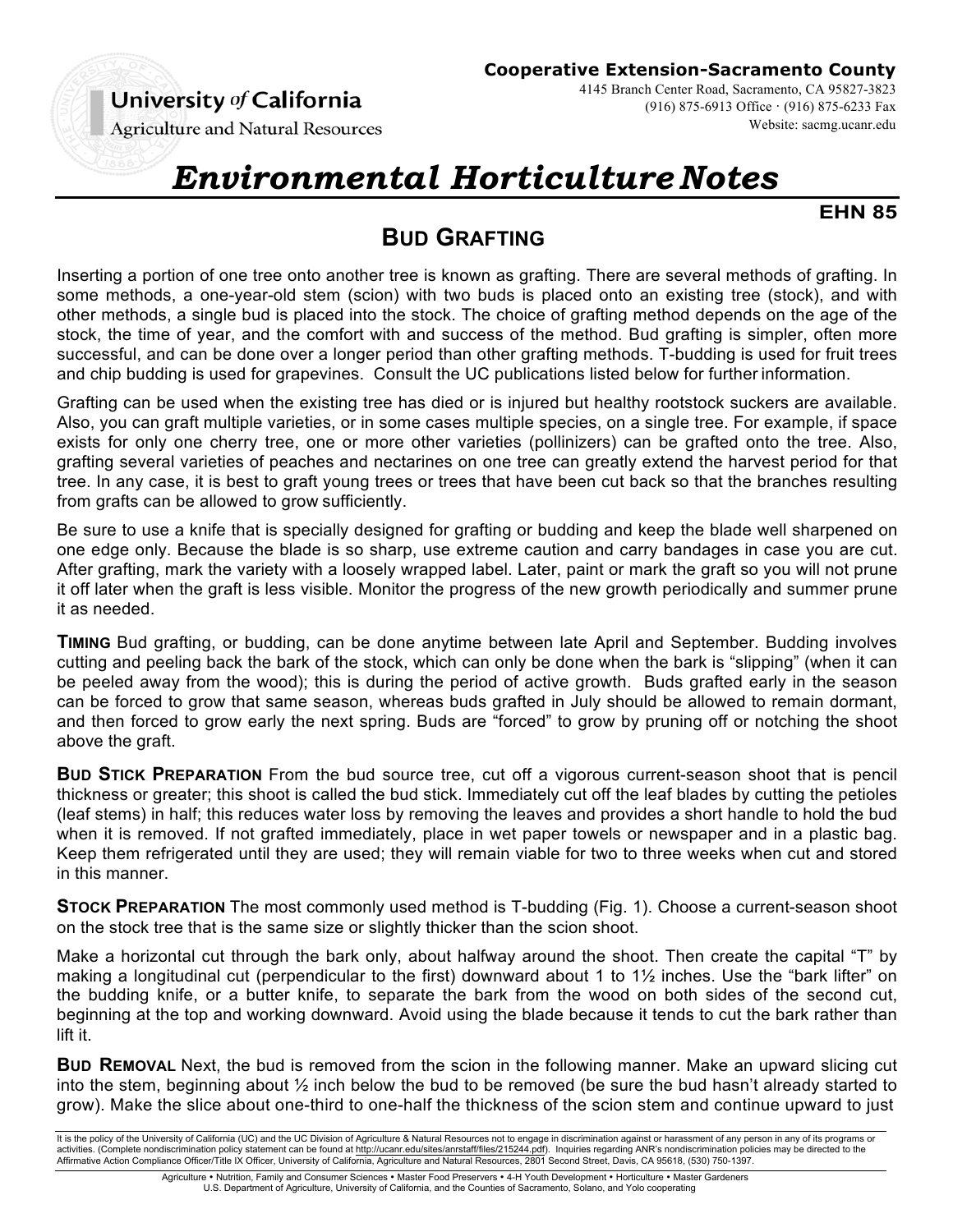over  $\frac{1}{2}$  inch above the bud. Then make a horizontal cut about  $\frac{1}{2}$  inch above the bud, only through the bark. Remove the bud by squeezing the sides of the cut bark just above the bud; this squeezing should separate the bark from the wood, taking the bud with the bark. Only a sliver of wood remains still attached to the bud stick.

For late summer budding, some people advocate including the wood sliver with the bud for better success. If the wood sliver is included, the stock should be about twice the thickness of the stick from which the bud piece originates in order to ensure good contact between the edge of the bud piece (cambial area) and the wood of the stock.

**BUD INSERTION** Insert the point (bottom) of the bud piece under the flaps of the T cut on the stock and gently push the bud piece downward until the top cut of the bud piece is just under, and touching the top of the T cut on the stock. The bud piece should be centered between the bark flaps.

**RUBBER STRIP WRAP** To secure the bud, firmly wrap a rubber strip around the bud, beginning at the top and working downward. Begin and end by tucking the end of the rubber strip under the wrap. Work all the way from the top cut to the bottom of the T, but do not cover the actual bud with the strip. It is not essential to completely cover the cut area; that is, there can be some space between the wrapped spiral of rubber strip, as long as the bark flaps firmly cover and seal the bud piece.

**BUDDING GRAPEVINES** Chip budding (Fig. 2) is used for grapevines because it is more successful. It is usually done late August through September, for growth the following spring. At this timing, select budwood from mature canes in which the bark has turned brown, and only bud onto vines that are actively growing. Chip budding can also be done in the spring, which will produce a shoot later the same growing season.

Make a cut deep into the scion at an angle of 45 degrees just below the bud to be removed. Then make a second cut, starting about ½ inch above the bud, to connect with the base of the first cut. Make identical cuts into the stock, which should be similar in size to the scion cane. Securely place the bud into the stock cut and tie with plastic grafting tape to prevent the bud from drying out. Be sure to cover all cut areas with the tape, but do not cover the bud.

**FORCING BUD GROWTH** Buds that were grafted between April and July should be forced to grow by heading the shoot about  $\frac{1}{2}$  inch above the top of the T cut. This is done 2 to 3 weeks after grafting, after you are confident the graft is successful. Buds grafted in August or September should not be forced to grow until the following spring to prevent fall frost from killing the tender young shoot. You will know if the graft is successful if the bud remains plump and the bark piece remains green. To be certain, you can nick the bark of the bud patch with a knife; if it is green underneath, the bud has "taken," and if it is brown it is dead. As the bud grows, remove nearby competing shoots. If you don't want to cut the branch off above the bud, the bud can be forced to grow by notching or girdling above the bud (see below).

**GIRDLING AND NOTCHING** Girdling of small branches can be used to force a bud to grow where a new branch is desired, such as a bud recently grafted into a branch that you did not want to head. A strip of bark about 3/16 inch wide is removed about  $\frac{1}{2}$  inch above the bud halfway around the branch. Girdling can be done anytime from early spring, after the bark begins to "slip," through early summer. The practice is most successful on current-season or one-year-old wood, but it usually works on older wood as well. A quicker method is "notching," in which a 1/<sub>8</sub> inch round (rattail) file is pulled in a single stroke across the branch above the bud, through the bark only. In addition to being quicker, notching can be done in the dormant season, so that a bud can be forced to grow in early spring.

Both girdling and notching interrupt the downward movement of the plant hormone, auxin, through the phloem (inner bark). Auxin is produced in the shoot tips and moves down the phloem, preventing the growth of lateral buds. This phenomenon is especially characteristic of apically dominant species such as cherry, pear, and to a lesser extent, plum. The bud or buds immediately below the removed bark strip are therefore released from the influence of the auxin and will usually begin to grow.